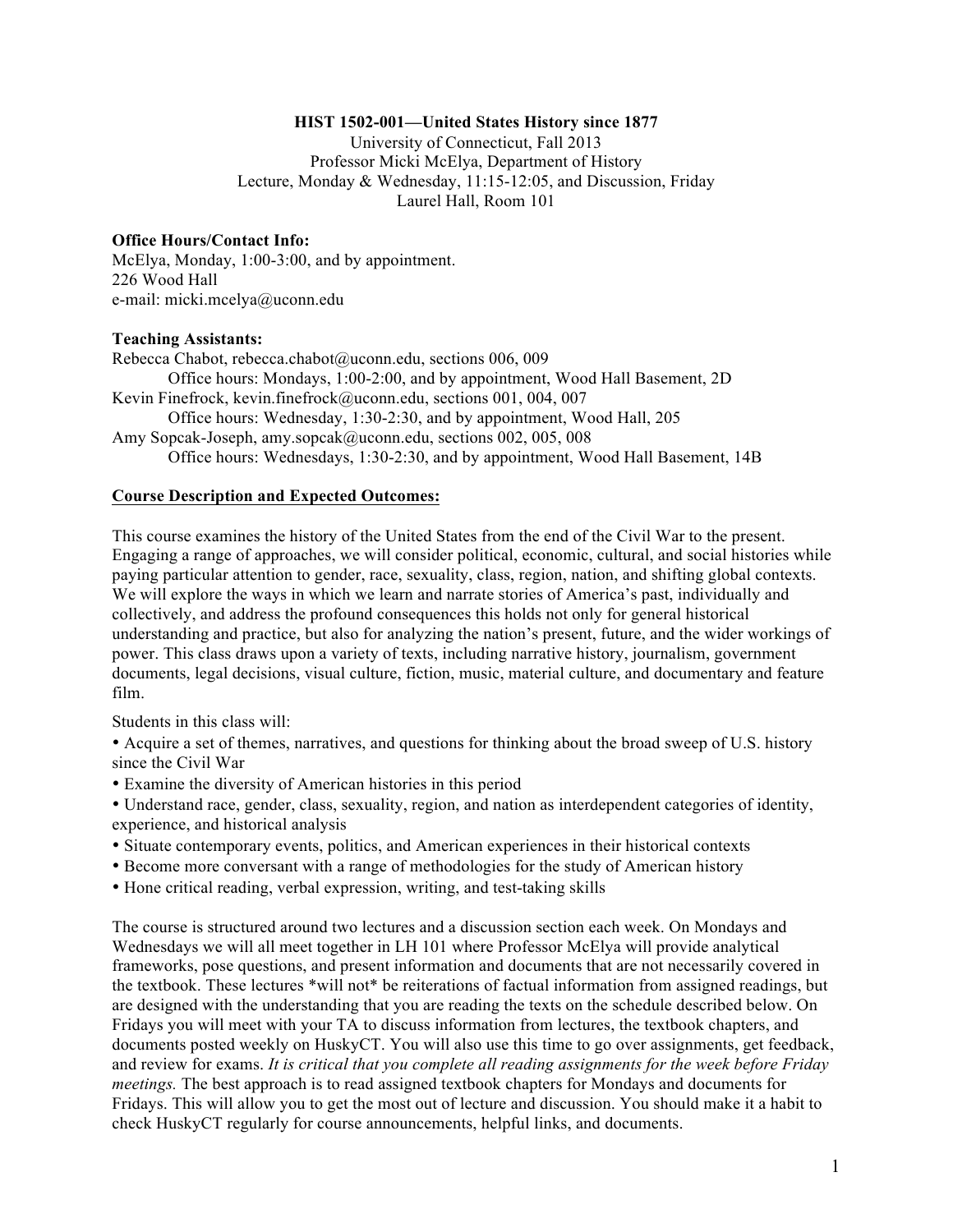# **Requirements and Class Policies:**

**Participation:** Your success in this class requires thoughtful participation and the completion of all readings and assignments. Each student is expected to attend every class meeting, to be on time, to have read completely and with care all assignments, and to engage actively and intelligently in discussions. Please note that attendance alone does not constitute full participation. Discussion section participation grades will be calculated each Friday on a 10-point scale. Being in class and listening actively for the full discussion period will earn you 7.5 points; offering your opinions, questions, and ideas will earn more up to 10 points for excellent participation. Excessive tardiness, phone or computer usage, non-class-related talking, or generally disruptive behavior will result in a reduction of points. While attendance does not comprise a numerical part of your grade, it bears noting that you cannot participate if you are not in class.

### **The assignments are:**

• **Five Response Papers** of no more and no fewer than two pages on questions provided a week in advance due at the beginning of section on the Fridays of your choosing. The questions will be posted on HuskyCT by Friday morning a week before they are due. Response papers cannot be e-mailed to the professor or TAs. You must hand them to your TA at the beginning of section in hardcopy. While you have control over your response writing schedule and should make plans based on your interests, your other assignments and exams for this course, and the work and due dates in your other classes, *you must complete at least three responses by the Friday of Week Ten, November 1*. Late response papers *will not be accepted.* Please see the grading rubric for more detail on this assignment.

• **A 50-minute midterm and 2-hour final exam** to be written in class using blue books that will be provided for you. We will hand out review sheets in advance. You will be allowed to bring one 8.5 x 11" sheet of paper with notes to the exam that you must hand in with your test book.

### **Grades will be calculated in the following manner:**

| Participation          | $=$ | 10% |
|------------------------|-----|-----|
| <b>Response Papers</b> | $=$ | 35% |
| Midterm exam           | $=$ | 25% |
| Final exam             | $=$ | 30% |

**Accessibility:** To request accommodations for a disability you must first contact the Center for Students with Disabilities. Located in room 204 of the Wilbur Cross Building, you can also reach them at 860.486.2020, csd@uconn.edu, or on the web at http://www.csd.uconn.edu. You must have the appropriate forms from this office before we can arrange accommodations.

**Academic Integrity and Misconduct:** I take academic honesty and integrity very seriously, and expect everyone in my classes to do so as well. Cheating and plagiarism, which includes the misrepresentation of another's ideas as your own as well as copying word-for-word from another source, will not be tolerated. Any case of misconduct will be handled in accordance with the guidelines established in *The Student Code* as they are outlined at http://www.dosa.uconn.edu/student\_code\_appendixa.html.

**Computers:** You *may not* use computers in lecture or discussion—please leave them at home or in your bag. If a disability necessitates computer use for note taking, documentation from CSD must be provided and I will ask that you sit with other computer users.

**Cell phones:** I don't want to see or hear them in class. Please turn ringers off before we start and no texting!

**University Policy on Final Exams: "**Finals week for fall 2013 takes place from Monday, December 9th, through Sunday, December 15th. Students are required to be available for their exam and/or complete any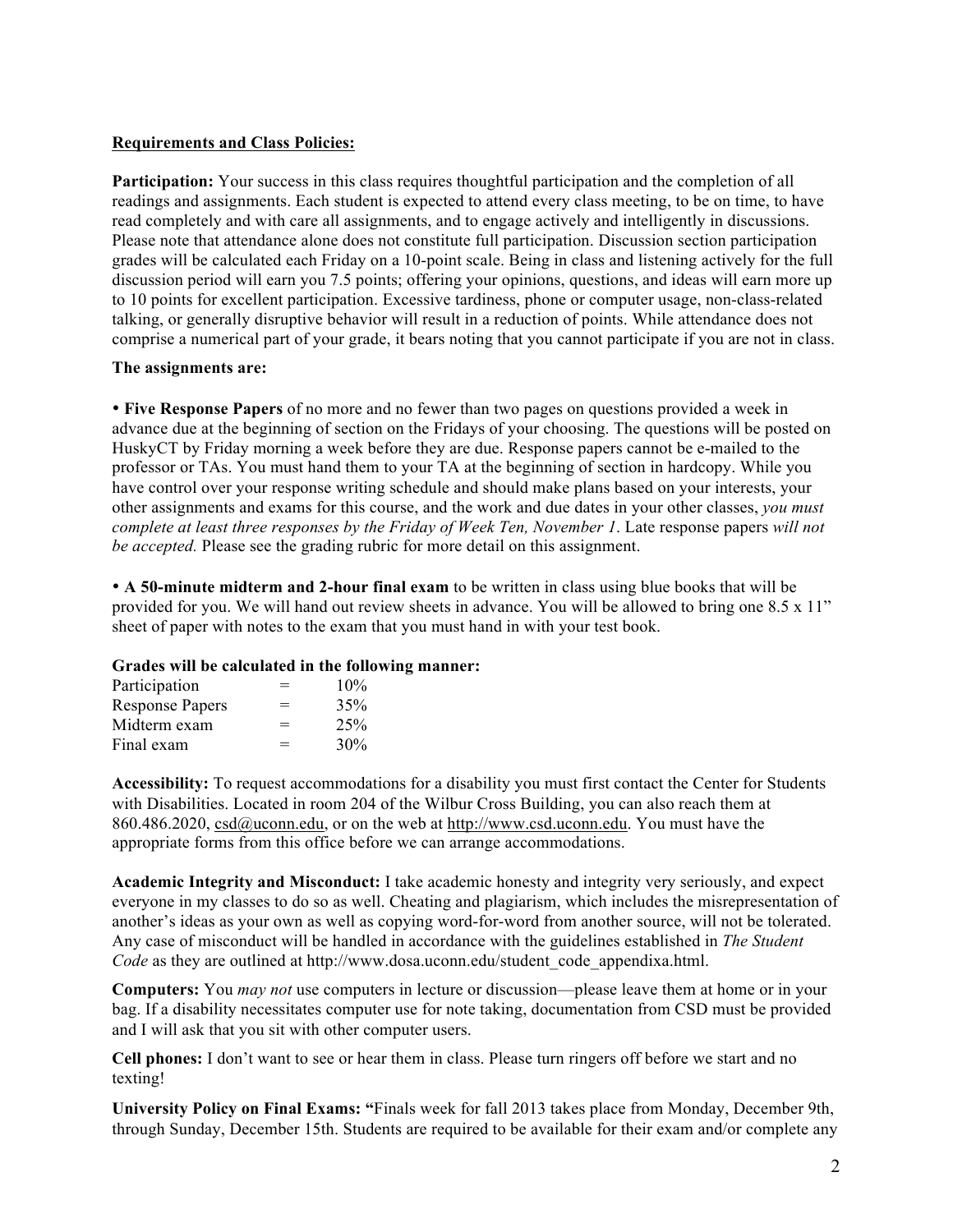assessment during the time stated in the Registrar's Office schedule. If you have a conflict with this time you must visit the Office of Student Services and Advocacy to discuss the possibility of rescheduling this final. OSSA REQUIRES advance notice from students who have prior knowledge of a conflict (i.e., bunched finals, religious obligation, legal/medical appointments…) Students must come to OSSA to seek permission to reschedule their final NO LATER THAN Friday, November 29<sup>th</sup>. Please note that vacations, previously purchased tickets or reservations, graduations, social events, misreading the assessment schedule and over-sleeping are not viable reasons for rescheduling a final. If you think that your situation warrants permission to reschedule, please contact the Office of Student Services and Advocacy  $(2<sup>nd</sup>$  floor Wilbur Cross) to meet with a staff member."

### **Readings:**

The following book is required for the course and is available for purchase at the Co-op and on reserve at Homer Babbidge Library:

Roark, et. al., *The American Promise: A Compact History* volume two, from 1865, fourth edition (2010).

Weekly documents for discussion section are available on the course HuskyCT page.

### **Schedule of Readings and Assignments:**

**Week One: The Ends of Reconstruction, 1865-1877 Monday, 8/26**—What is the American Promise? (course introduction) **Wednesday, 8/28**— *The American Promise,* Chapter 16 **Friday, 8/30—** HuskyCT: Thomas Nast, "This is a White Man's Government," (September 1868), Walter Johnson, "King Cotton's Long Shadow," (2013)

### **Week Two: The West, 1865-1890**

**Monday, 9/2—Labor Day, no class Wednesday, 9/4—** *The American Promise,* Chapter 17 **Friday, 9/6—**Chapter 17, cont. HuskyCT: Hin-mah-too-yah-lat-kekt ("Chief Joseph"), "An Indian's Views of Indian Affairs," (1879); Ida Lindgren, *Letters from the Kansas Prairie* (1870-1874); Guri Olsdatter, *Letter from the Minnesota Frontier* (1866); Richard Pratt, "The Advantages of Mingling Indians with Whites," (1892) Textbook: *Beyond America's Borders: Imperialism, Colonialism, and the Treatment of the Sioux and the Zulu* (pp. 414-415)

### **Week Three: The Gilded Age, 1870-1890**

**Monday, 9/9**—*The American Promise*, Chapter 18 **Wednesday, 9/11**—*The American Promise*, Chapter19 **Friday, 9/13**— HuskyCT: Helen Campbell, *Interviews with Domestic Servants* (1880s); Andrew Carnegie, "Wealth," (1889); NPR, "Jacob Riis: Shedding Light on NYC's 'Other Half,'" (2008); William Graham Sumner, *The Challenge of the Facts* (1914)

**Week Four: Changing U.S. Imperialism, 1890-1900 Monday, 9/16**—*The American Promise*, Chapter 20 **Wednesday, 9/18**—Chapter 20, cont. **Friday, 9/20**—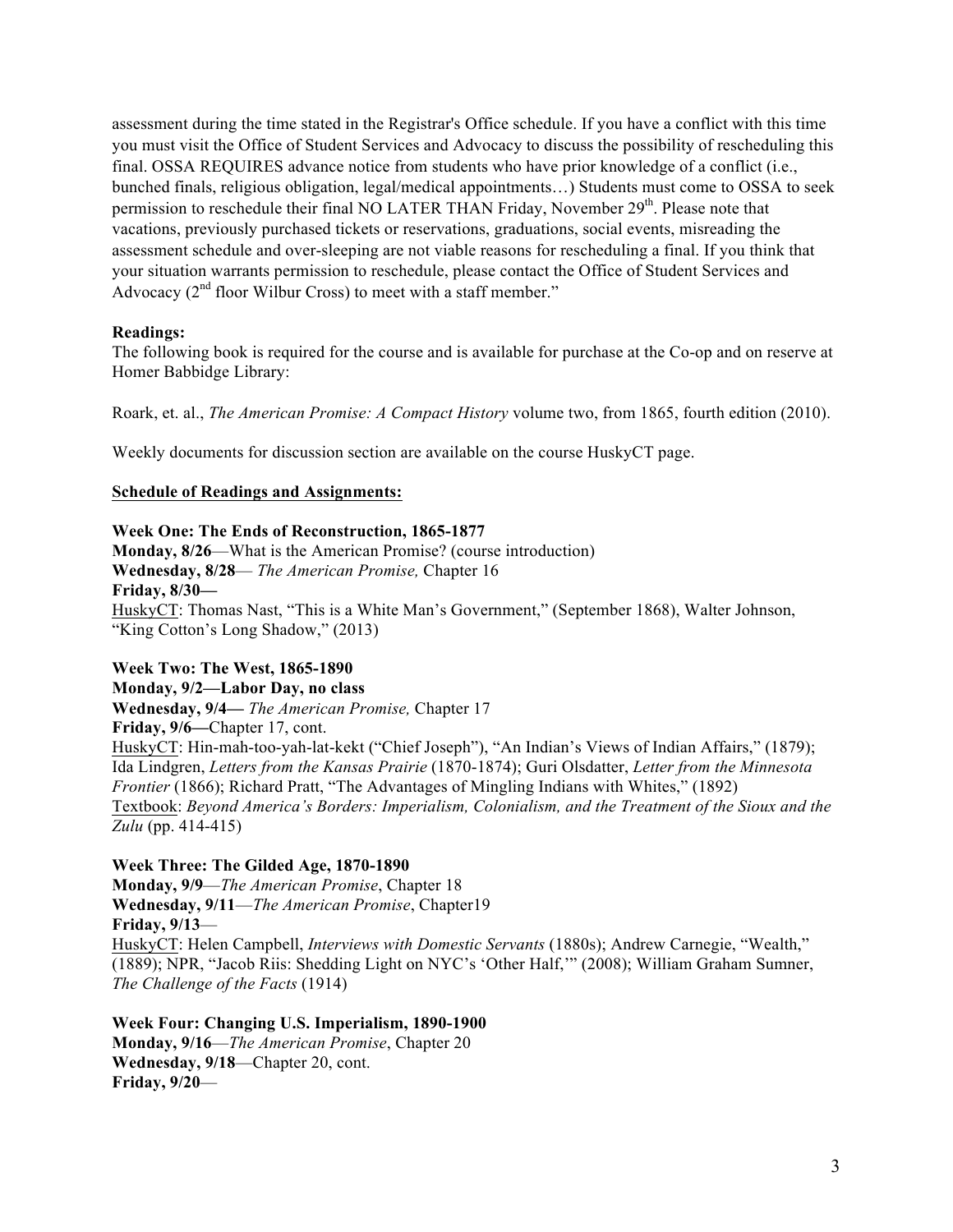HuskyCT: Emilio Aguinaldo, "Case against the United States," (1899); Albert Beveridge, *Defends Imperialism in the U.S. Senate* (1900); Pear's Soap Advertisement, "The White Man's Burden" (1899); *Populist Party Platform* (July 4, 1892) Textbook: *Beyond America's Borders: Regime Change in Hawaii* (pp. 502-503)

# **Week Five: The Progressive Era, 1900-1916**

**Monday, 9/23**—*The American Promise*, Chapter 21 **Wednesday, 9/25**—Chapter 21, cont. **Friday, 9/27—** HuskyCT: *Cheney Brothers Mills, Manchester, CT, Hiring Specifications Cards* (c. 1925); W.E.B. Du Bois, "Of Mr. Booker T. Washington and Others," (1903); *Progressive Party Platform* (1912); Booker T. Washington, "Speech to the Atlanta Cotton States and International Exposition," (1895)

### **Week Six: Making the World Safe for Democracy? 1914-1920**

**Monday, 9/30**—*The American Promise*, Chapter 22 **Wednesday, 10/2**—Chapter 22, cont. **Friday, 10/4**— HuskyCT: Jane Addams, *Address on Free Speech* (1920); L.S.G., "The Most Brainiest Man," (1920); A. Mitchell Palmer, "The Case Against the 'Reds,'" (1920) Textbook: *Documenting the American Promise: The Final Push for Woman Suffrage* (pp. 554-555)

### **Week Seven: The "New" Era and Great Depression, 1920-1932**

**Monday, 10/7**—*The American Promise*, Chapter 23

**Wednesday, 10/9**—Chapter 23, cont.

**Friday, 10/11**—

HuskyCT: Margaret Sanger, "Free Motherhood," (1920); U.S. Public Health Service, "Keeping Fit: A Health Exhibit for Men and Boys," (1919); U.S. Public Health Service, "Youth and Life: An Exhibit for Girls and Young Women," (1922)

#### **Week Eight: The New Deal, 1932-1940**

**Monday, 10/14**— *The American Promise*, Chapter 24 **Wednesday, 10/16**—Chapter 24, cont. **Friday, 10/18**— HuskyCT: "Brother, Can You Spare a Dime?" (1931); Stephen Labaton, "Congress Passes Wide-Ranging Bill Easing Bank Laws," (1999); FDR, "Fireside Chat 1—On the Banking Crisis," (March 12, 1933); Mercury Theatre, "The War of the Worlds," (1938)

**Week Nine: Midterm and WWII, 1941-1945 Monday, 10/21—**MIDTERM **Wednesday, 10/23**— *The American Promise*, Chapter 25 **Friday, 10/25**— HuskyCT: Grant Hirabayashi *Oral History* (1999); *Soldiers Send Messages Home* (1941-1945); "Reinforcements Coming Up … From Miss Casey Jones!!!" *Along the Line, New Haven Railroad Employee Magazine* (1943); WPA Murals, Norwalk, CT

**Week Ten: Cold War, Affluence, and Disparity, 1945-1960 Monday, 10/28**—*The American Promise*, Chapter 26 **Wednesday, 10/30**—Chapter 26, cont. **Friday, 11/1**— HuskyCT: Dwight D. Eisenhower, *Farewell Address* (1961); Federal Civil Defense Administration, "Duck and Cover," (1951); George Kennan, "The Long Telegram," (1946); *NSC-68: U.S. Objectives and Programs for National Security* (1950)